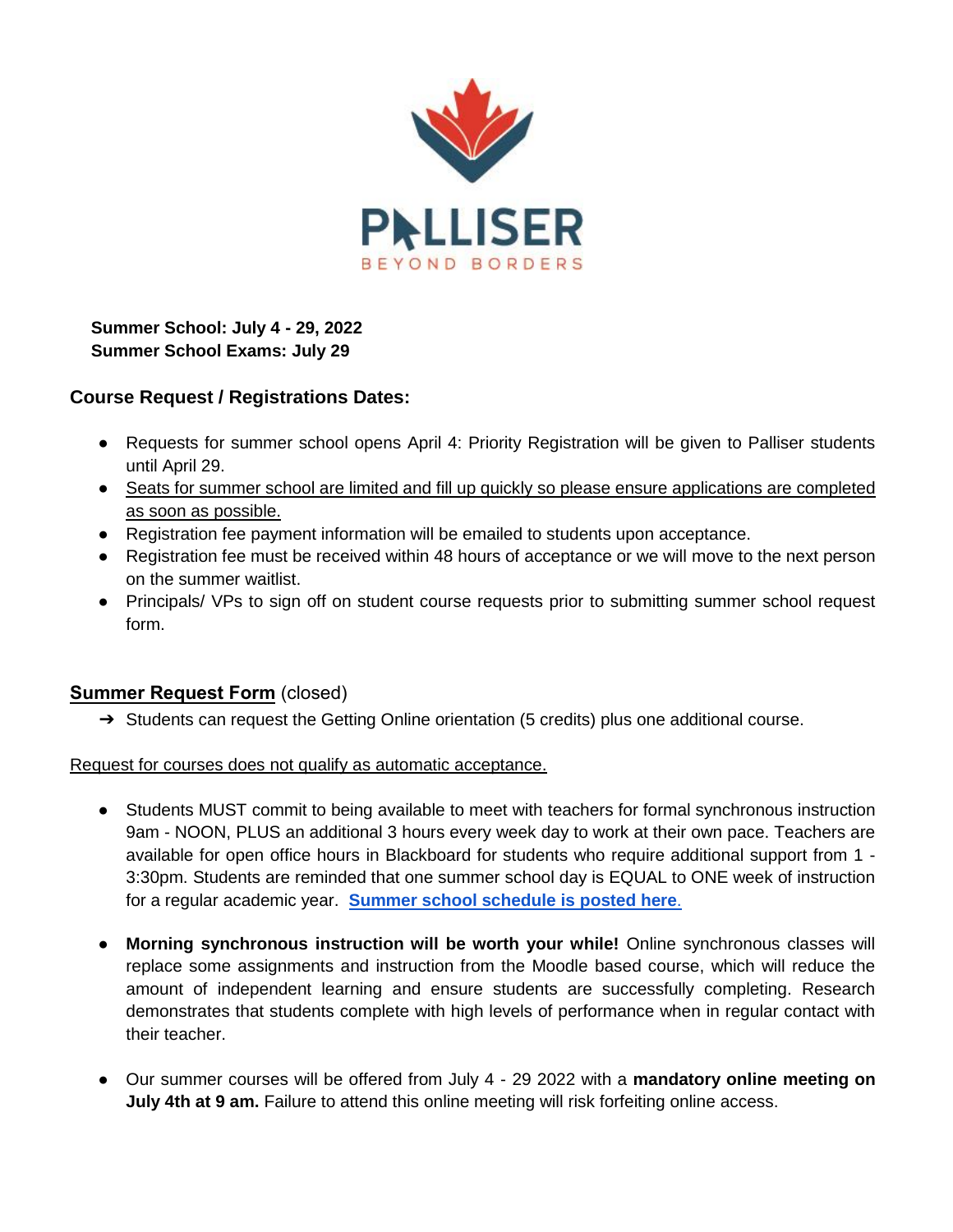- The Getting Online orientation must be completed by June 29, 2022. You must request the orientation if you have not taken it before. Orientations will be held in June to ensure that students are prepared to start their summer course by July 4, 2022. You will be contacted by Jacob Fraser with dates to complete the orientation.
- Students must be available for mandatory morning classes online with their teachers daily, 9 -12 noon. Students will be expected to complete assignments in the afternoons and meet one on one in the afternoons as arranged with teachers.
- Students who are going away on holidays and not able to attend on a daily basis will not be accepted.
- Adequate internet access is required (mobile access is not considered adequate).
- Final Exams (for non-diploma courses) and summative assessment will be done online. No face to face meetings or sittings will be held.
- [Summer school information on our Palliser Beyond Borders website](https://www.palliserbeyondborders.com/current-students/online-studies/summer-school2)

# **Diploma Exams for August**

For further information see:<https://www.alberta.ca/writing-diploma-exams.aspx>

# **Work Experience, Green Certificate and RAP**

- Students can continue in these off campus programs during the summer. All health and safety requirements including Covid-19 guidelines must be followed.
- Details about all three of these off campus programs including registration information can be found at [palliseroffcampus.ca.](https://www.palliseroffcampus.ca/) Students should make every effort to register for Off Campus programs before June 15.
- Please email the Off Campus Teacher in your region with any questions you have:
	- [Charlene Foster](mailto:charlene.foster@pallisersd.ab.ca) (Calgary and Brant)
	- [Brian Kim](mailto:brian.kim@pallisersd.ab.ca) (Coalhurst High School, Huntsville School, John Davidson School, Kate Andrews High School), 403-894-1328
	- [Jeni Bowden](http://jennifer.bowden@pallisersd.ab.ca) (Picture Butte High School, County Central High School, Noble Central School, Carmangay School)

Need more information: [pbb.registration@pallisersd.ab.ca](mailto:pbb.registration@pallisersd.ab.ca)

Summer Administrative Assistant: [carley.campbell@pallisersd.ab.ca](mailto:carley.campbell@pallisersd.ab.ca)

Summer Acting Principal: [jacob.fraser@pallisersd.ab.ca](mailto:jacon.fraser@pallisersd.ab.ca)